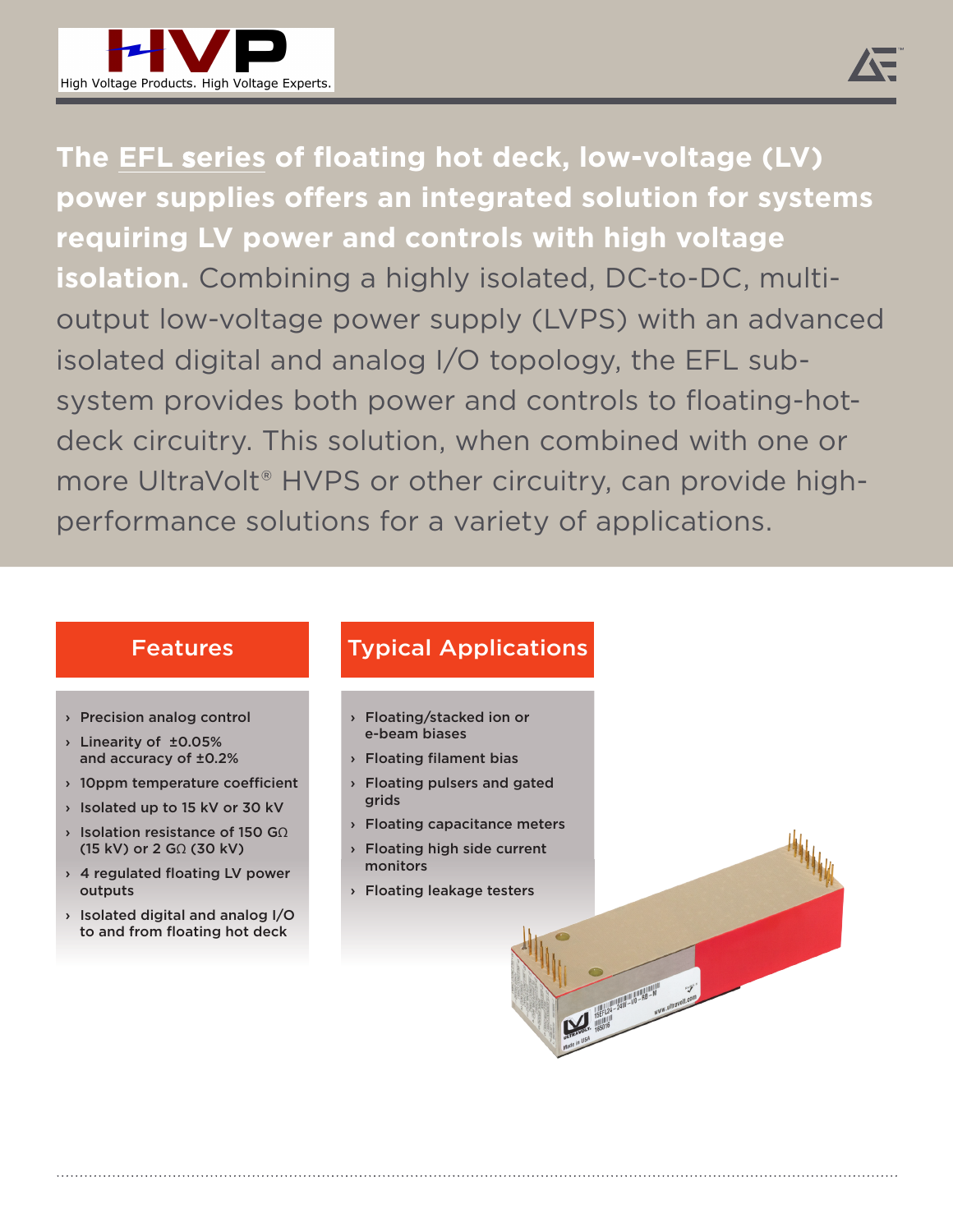## **NORMAL, HALF-QUIET, AND QUIET MODES**

All EFLs feature a mode control. Three different models—normal, half-quiet, and quiet—are selectable via the voltage level at the mode pin. A voltage between -1.0 and +0.8 V keeps the unit in normal mode; the up and down analog channels follow their inputs. If the mode feature is not used, the mode pin must be grounded for the EFL to operate properly.

A voltage more negative than -4.00 V places the EFL in half-quiet mode. The up channels do not respond to changes in their inputs in half-quiet mode.

A voltage greater than +3.75 V and less than +5.0 V places the EFL in quiet mode. In quiet mode, the up and down channels do not respond to changes in their inputs.

The voltage level at the mode pin must not exceed +5.0 V at any time. Please contact Advanced Energy® for an analysis of your requirements.



*Note: If a voltage > 0.8 V is applied to the mode pin, it must source less than 400* μ*A.*

| <b>PARAMETER</b>                      | <b>CONDITIONS</b>                                               | <b>MODELS</b>             |        |             | <b>UNITS</b>      |                |
|---------------------------------------|-----------------------------------------------------------------|---------------------------|--------|-------------|-------------------|----------------|
| <b>Input Power</b>                    |                                                                 | 12 W                      | 24 W   |             | 36 W (15 kV only) |                |
| <b>Voltage Range</b>                  | <b>Full Power</b>                                               | $+24 + 10%$<br>$+12 + 5%$ |        | $+24 + 10%$ | <b>VDC</b>        |                |
| <b>Current</b>                        | Standby (Disabled)                                              | < 150                     | < 100  |             | < 100             | mA             |
| <b>Current</b>                        | No Load                                                         | < 0.50                    | < 0.50 |             | < 0.50            | $\overline{A}$ |
| <b>Current</b>                        | Max Load                                                        | < 2.50                    | < 2.30 |             | < 3.00            | А              |
| <b>AC Ripple Current</b>              | Nominal Input, Full<br>Load                                     | < 50                      | < 50   |             | < 50              | mA pk to pk    |
| <b>Local Controls: Reference</b>      |                                                                 | All Types                 |        |             |                   |                |
| <b>Output Voltage</b>                 | $T = +25^{\circ}C$ , Initial Value                              | $+5.1 \pm 2\%$            |        |             | <b>VDC</b>        |                |
| <b>Output Impedance</b>               | $T = +25^{\circ}C$                                              | 464 ±1%                   |        |             | $\Omega$          |                |
| <b>Stability</b>                      | Over Full Temperature<br>Range                                  | 0.4                       |        |             | mV/°C             |                |
| Local Controls: LVPS Enable/Disable   |                                                                 | <b>All Types</b>          |        |             |                   |                |
| <b>Power Supply On</b>                | Open, or a Voltage<br>Above TTL High<br>$(Isource < 400 \mu A)$ | $+3.2$ to 5               |        |             | <b>VDC</b>        |                |
| <b>Power Supply Off</b>               | Grounded, or a Voltage<br><b>Below TTL Low</b>                  | $< 0.8$ (Isink 1 mA min)  |        |             | <b>VDC</b>        |                |
| Input/Output Isolation                |                                                                 | 15EFL<br><b>30EFL</b>     |        |             |                   |                |
| <b>Isolation Voltage</b>              | Continuous                                                      | 15<br>30                  |        |             | kV                |                |
| <b>Isolation</b><br><b>Resistance</b> | All Inputs to All Outputs                                       | $\overline{2}$<br>150     |        | $G\Omega$   |                   |                |
| Leakage<br><b>Capacitance</b>         | All Inputs to All Outputs < 40 std, < 50 "-E"                   | $<$ 40 std                |        | pF          |                   |                |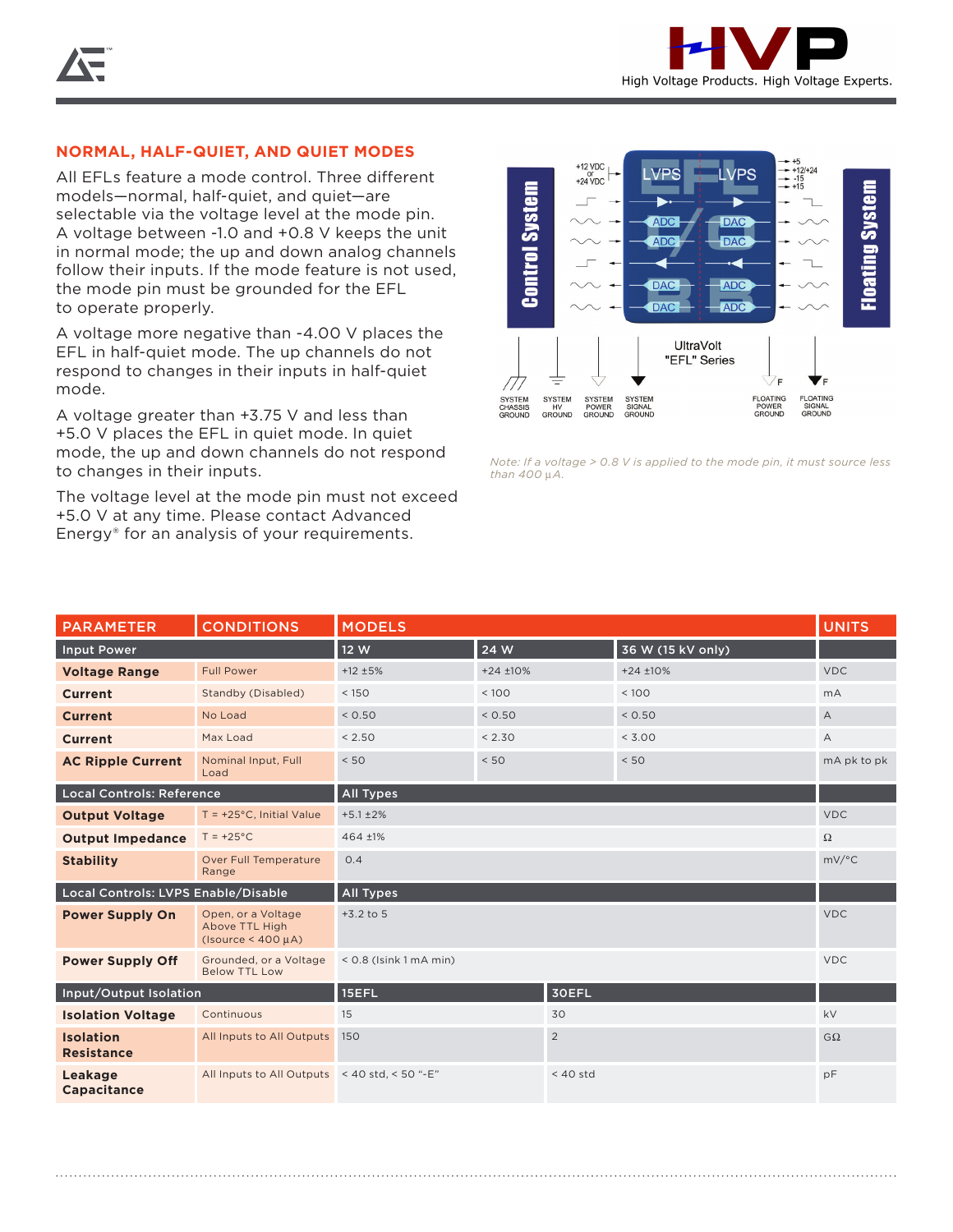

| <b>PARAMETER</b>                           | <b>CONDITIONS</b>                        | <b>MODELS</b>                                                               |                |                   | <b>UNITS</b>   |             |
|--------------------------------------------|------------------------------------------|-----------------------------------------------------------------------------|----------------|-------------------|----------------|-------------|
| <b>Isolated Power Outputs</b>              |                                          | 12 W<br>24 W                                                                |                | 36 W (15 kV only) |                |             |
| <b>Output #1 Power</b>                     | Nominal Input, Max Iout 12               |                                                                             | 24             |                   | 36             | W           |
| <b>Output #1 Voltage</b>                   | Nominal Input Voltage<br>Range           | $+12 \pm 2\%$                                                               | $+24 \pm 2\%$  |                   | $+24 \pm 2\%$  | <b>VDC</b>  |
| <b>Output #1 Current</b>                   | Min to Max                               | O to 1                                                                      | $0$ to $1$     |                   | 0 to 1.5       | $\mathsf A$ |
| <b>Output #1 Line</b><br><b>Regulation</b> | Nominal Input Range,<br><b>Full Load</b> | < 0.1%                                                                      | < 0.1%         |                   | < 0.1%         | <b>VDC</b>  |
| <b>Output #1 Load</b><br><b>Regulation</b> | No Load to Full Load                     | < 0.25%                                                                     | $< 0.30\%$     |                   | < 0.40%        | <b>VDC</b>  |
| <b>Output #1 Ripple</b>                    | <b>Full Load</b>                         | < 2.5%                                                                      | < 1.5%         |                   | < 1.5%         | V pk to pk  |
| Output #2 and #4<br><b>Voltage</b>         | Nominal Input Voltage<br>Range           | ±15 ±5%                                                                     | ±15±5%         |                   | ±15±5%         | <b>VDC</b>  |
| Output #2 and #4<br><b>Current</b>         | Min to Max                               | 0 to 50                                                                     | 0 to 50        |                   | 0 to 50        | mA          |
| Output #2 and #4<br><b>Line Regulation</b> | Nominal Input Range,<br><b>Full Load</b> | < 0.3%                                                                      | < 0.3%         |                   | < 0.3%         | <b>VDC</b>  |
| Output #2 and #4<br><b>Load Regulation</b> | No Load to Full Load                     | $< 5\%$                                                                     | $< 1\%$        |                   | $< 1\%$        | <b>VDC</b>  |
| Output #2 and #4<br><b>Ripple</b>          | <b>Full Load</b>                         | $< 2.5\%$                                                                   | < 2.5%         |                   | < 2.5%         | V pk to pk  |
| <b>Output #3 Voltage</b>                   | Nominal Input Voltage<br>Range           | $+5.1 \pm 1\%$                                                              | $+5.1 \pm 1\%$ |                   | $+5.1 \pm 1\%$ | <b>VDC</b>  |
| <b>Output #3 Current</b>                   | Min to Max                               | 500                                                                         | 500            |                   | 500            | mA          |
| <b>Output #3 Line</b><br><b>Regulation</b> | Nominal Input Range,<br><b>Full Load</b> | $< 1\%$                                                                     | $< 1\%$        |                   | $< 1\%$        | <b>VDC</b>  |
| <b>Output #3 Load</b><br><b>Regulation</b> | No Load to Full Load                     | $< 1\%$                                                                     | $< 1\%$        |                   | $< 1\%$        | <b>VDC</b>  |
| <b>Output #3 Ripple</b>                    | <b>Full Load</b>                         | < 4%                                                                        | < 4%           |                   | < 4%           | V pk to pk  |
| Isolated Controls: TTL Channel "Up"        |                                          | All Types                                                                   |                |                   |                |             |
| <b>Local Input</b>                         | Source Voltage, Sink<br>Current          | $0 \le 0.5$ (Isink 3 mA min)<br>$1 \geq 2.4$ (300 µA max or open collector) |                |                   |                |             |
|                                            |                                          |                                                                             |                |                   |                | <b>VDC</b>  |
| <b>Isolated Output</b>                     | Inverted and<br><b>Buffered TTL</b>      | $1 \ge 2.4$ , $0 \le 0.55 \pm$ (sources 0.8 mA, sinks 3 mA)                 |                |                   | <b>VDC</b>     |             |
| <b>Baud Rate</b>                           | Duty Cycle                               | < 15                                                                        |                |                   |                | ms          |
| <b>Isolated Controls: Analog "Up"</b>      |                                          | 24 V<br>12V                                                                 |                |                   |                |             |
| <b>Local Input</b><br><b>Voltage</b>       | Range                                    | $0$ to $+5$                                                                 |                | $0$ to $+10$      |                | <b>VDC</b>  |
| <b>Isolated Output</b><br><b>Voltage</b>   | Range                                    | $0$ to $+10$<br>$0$ to $+5$                                                 |                |                   | <b>VDC</b>     |             |
| <b>Local Input Impedance</b>               |                                          | 20.0K                                                                       |                |                   |                | $\Omega$    |
| <b>Initial Offset Error</b>                |                                          | $< \pm 2$                                                                   |                |                   |                | mV          |
| <b>Gain Error</b>                          | <b>Full Scale</b>                        | < 10.2%                                                                     |                |                   | <b>VDC</b>     |             |
| <b>Linearity Error</b>                     | <b>Full Scale</b>                        | $<$ ±0.05%                                                                  |                |                   | <b>VDC</b>     |             |
| <b>Stability</b>                           | 30 Min Warmup, Per<br>8 h, per day       | < 0.02%                                                                     |                |                   | <b>VDC</b>     |             |
| <b>Temperature</b><br><b>Coefficient</b>   | 0 to +55 $\degree$ C                     | $< \pm 10$                                                                  |                |                   | ppm/°C         |             |
| <b>Bandwidth</b>                           | Symmetric or<br><b>Asymmetric Signal</b> | DC to 4                                                                     |                |                   | Hz             |             |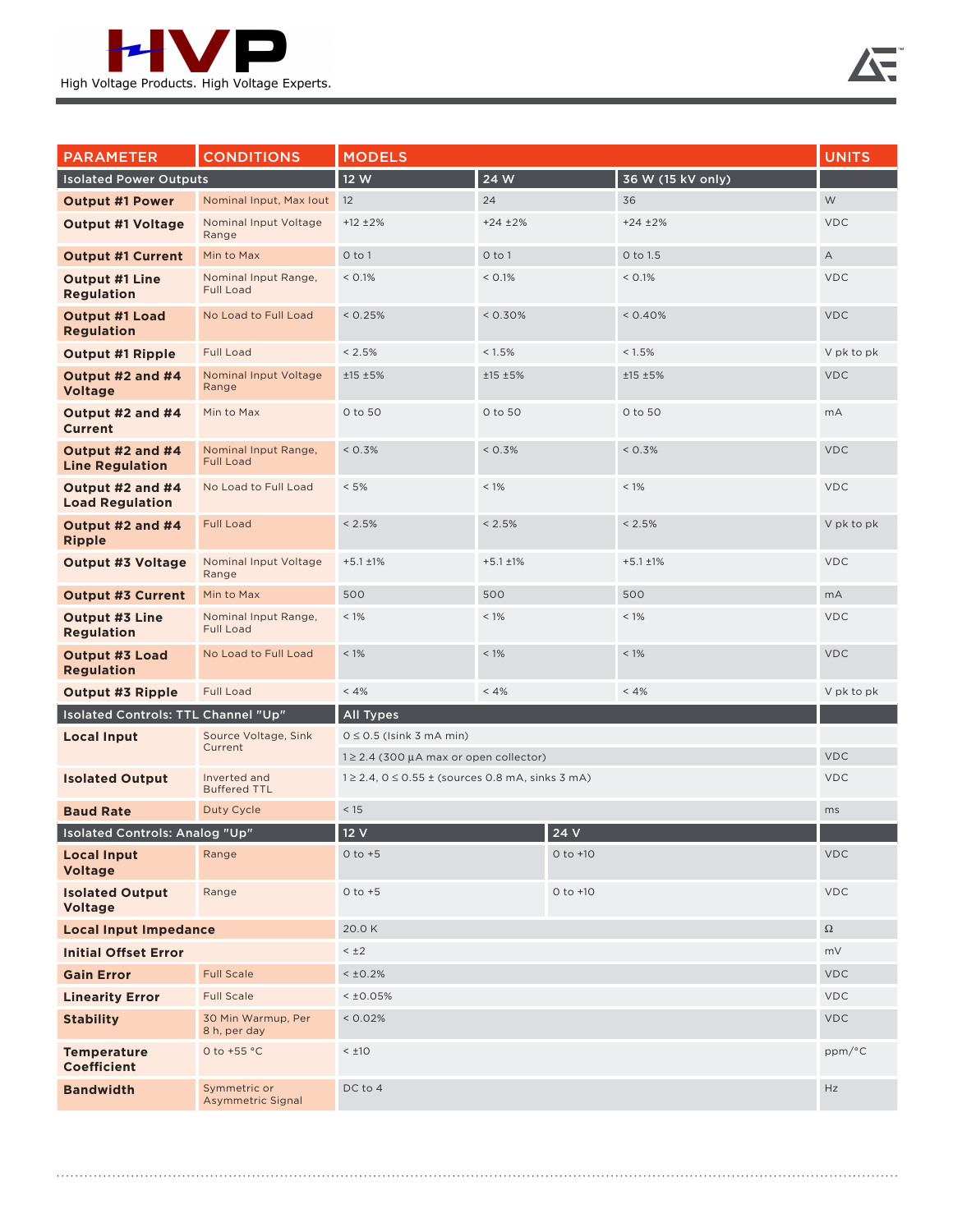

| -RB' ISOLATED CONTROLS: TTL CHANNEL "DOWN"           |                                             |                                                |                          |  |  |
|------------------------------------------------------|---------------------------------------------|------------------------------------------------|--------------------------|--|--|
| Parameter                                            | Conditions                                  | <b>All Types</b>                               | Units                    |  |  |
| <b>Isolated 'Hot Deck' Input</b>                     | Source Coltage, Sink Current                | $0 \le 0.5$ (Isink 1 mA Min)                   | <b>VDC</b>               |  |  |
|                                                      |                                             | $1 \geq 2.4$ (300 µA max or open<br>collector) |                          |  |  |
| <b>Local Output</b>                                  | Inverted and Buffered TTL                   | $1 > 2.4$ (sources 0.8 mA)                     | <b>VDC</b>               |  |  |
|                                                      |                                             | $0 < 0.55$ (sinks 10 mA)                       |                          |  |  |
| <b>Propagation Delay</b>                             | Duty Cycle                                  | < 15                                           | ms                       |  |  |
| ISOLATED CONTROLS: ANALOG CHANNELS #1 and #2 "DOWN"* |                                             |                                                |                          |  |  |
| Parameter                                            | Conditions                                  | <b>All Types</b>                               | <b>Units</b>             |  |  |
| <b>Isolated 'Hot Deck' +Input</b>                    | Range                                       | 0 to +5 for 12 V and 0 to +10 for 24 V         | <b>VDC</b>               |  |  |
| <b>Isolated 'Hot Deck' -Input</b>                    | Range                                       | 0 to -5 for 12 V and 0 to -10 for 24 V         | <b>VDC</b>               |  |  |
| Isolated 'Hot Deck' + or<br>-Input impedance         | <b>Signal Source</b>                        | >10                                            | $M\Omega$                |  |  |
| <b>Local Output +Voltage</b>                         | Range                                       | 0 to +5 for 12 V and 0 to +10 for 24 V         | <b>VDC</b>               |  |  |
| <b>Local Output -Voltage</b>                         | Range                                       | 0 to -5 for 12 V and 0 to -10 for 24 V         | <b>VDC</b>               |  |  |
| <b>Initial Offset Error</b>                          | <b>Signal Source</b>                        | $< \pm 2$                                      | <b>mVDC</b>              |  |  |
| <b>Gain Error</b>                                    | <b>Full Scale</b>                           | $< 10.2\%$                                     | <b>VDC</b>               |  |  |
| <b>Linearity Error</b>                               | <b>Full Scale</b>                           | < 10.05%                                       | <b>VDC</b>               |  |  |
| <b>Stability</b>                                     | 30 Min Warmup, Per 8 h, Per Day             | $< 0.01\%/ < 0.02\%$                           | <b>VDC</b>               |  |  |
| <b>Temperature Coefficient</b>                       | -20 to $+55^{\circ}$ C                      | $< \pm 10$                                     | ppm/°C                   |  |  |
| <b>Bandwidth</b>                                     | Symmetric or Asymmetric Signal              | DC to 4                                        | Hz                       |  |  |
| Temperature                                          | <b>Conditions</b>                           | <b>All Types</b>                               |                          |  |  |
| <b>Operating</b>                                     | Full Load, Case Measurement                 | $-20$ to $+55$                                 | $^{\circ}$ C             |  |  |
| <b>Storage</b>                                       | Non-operating, Case Measurement             | $-55$ to $+85$                                 | $^{\circ}$ C             |  |  |
| <b>Thermal Shock</b>                                 | Mil-Std-810, Method 503-4, Proc. II         | $-20$ to $+55$                                 | $^{\circ}$ C             |  |  |
| Altitude                                             |                                             | <b>All Types</b>                               |                          |  |  |
| <b>Operating</b>                                     | <b>All Operating Conditions</b>             | Sea level to vacuum                            | $\overline{\phantom{a}}$ |  |  |
| <b>Storage</b>                                       | Non-operating                               | Sea level to vacuum                            | $\overline{a}$           |  |  |
| <b>Shock and Vibration</b>                           |                                             | <b>All Types</b>                               |                          |  |  |
| <b>Shock</b>                                         | Mil-Std-810, Method 516.5, Proc. IV         | 20                                             | Gs                       |  |  |
| <b>Vibration</b>                                     | Mil-Std-810, Method 514.5, Fig.<br>514.5C-3 | 10                                             | Gs                       |  |  |

*Note: Analog channels #1 and #2 DOWN parameters are valid for outputs in the range of 10 to 100% of maximum.*

| <b>LOCAL CONNECTIONS</b> |                                              |  |  |  |
|--------------------------|----------------------------------------------|--|--|--|
| Pin                      | <b>Function</b>                              |  |  |  |
| 1                        | <b>INPUT POWER GROUND RETURN</b>             |  |  |  |
| $\overline{2}$           | POSITIVE POWER INPUT                         |  |  |  |
| 3                        | LVPS ENABLE/DISABLE/SYNC IN                  |  |  |  |
| $\boldsymbol{4}$         | <b>TTL UP</b>                                |  |  |  |
| 5                        | SIGNAL GROUND RETURN                         |  |  |  |
| 6                        | <b>ANALOG UP CHANNEL 1</b>                   |  |  |  |
| $\overline{7}$           | +5 V REFERENCE OUTPUT                        |  |  |  |
| 8                        | ANALOG DOWN CHANNEL 1, +                     |  |  |  |
| 9                        | ANALOG DOWN CHANNEL 1, -                     |  |  |  |
| 10                       | ANALOG DOWN CHANNEL 2, +                     |  |  |  |
| 11                       | ANALOG DOWN CHANNEL 2, -                     |  |  |  |
| 12                       | ANALOG UP CHANNEL 2                          |  |  |  |
| 13                       | MODE                                         |  |  |  |
| 14                       | TTL OUTPUT (INVERTED DIGITAL DOWN CHANNEL 1) |  |  |  |

| <b>ISOLATED/FLOATING CONNECTIONS</b> |                                             |  |  |  |
|--------------------------------------|---------------------------------------------|--|--|--|
| Pin                                  | <b>Function</b>                             |  |  |  |
| $\mathbf{1}$                         | ANALOG DOWN CHANNEL 1, +                    |  |  |  |
| 2                                    | ANALOG DOWN CHANNEL 1, -                    |  |  |  |
| $\overline{5}$                       | ANALOG DOWN CHANNEL 2, +                    |  |  |  |
| $\overline{4}$                       | ANALOG DOWN CHANNEL 2, -                    |  |  |  |
| 5                                    | +15 VDC OUTPUT                              |  |  |  |
| 6                                    | ANALOG UP CHANNEL 2                         |  |  |  |
| $7\overline{ }$                      | FLOATING TTL INPUT (DIGITAL DOWN CHANNEL 1) |  |  |  |
| 8                                    | FLOATING POWER GROUND RETURN                |  |  |  |
| 9                                    | FLOATING +12 VDC OR +24VDC OUTPUT           |  |  |  |
| 10                                   | FLOATING -15 VDC OUTPUT                     |  |  |  |
| 11                                   | <b>FLOATING TTL UP</b>                      |  |  |  |
| 12                                   | FLOATING SIGNAL GROUND RETURN               |  |  |  |
| 1 <sub>3</sub>                       | <b>FLOATING ANALOG UP CHANNEL 1</b>         |  |  |  |
| 14                                   | FLOATING +5.1 VDC REFERENCE OUTPUT          |  |  |  |